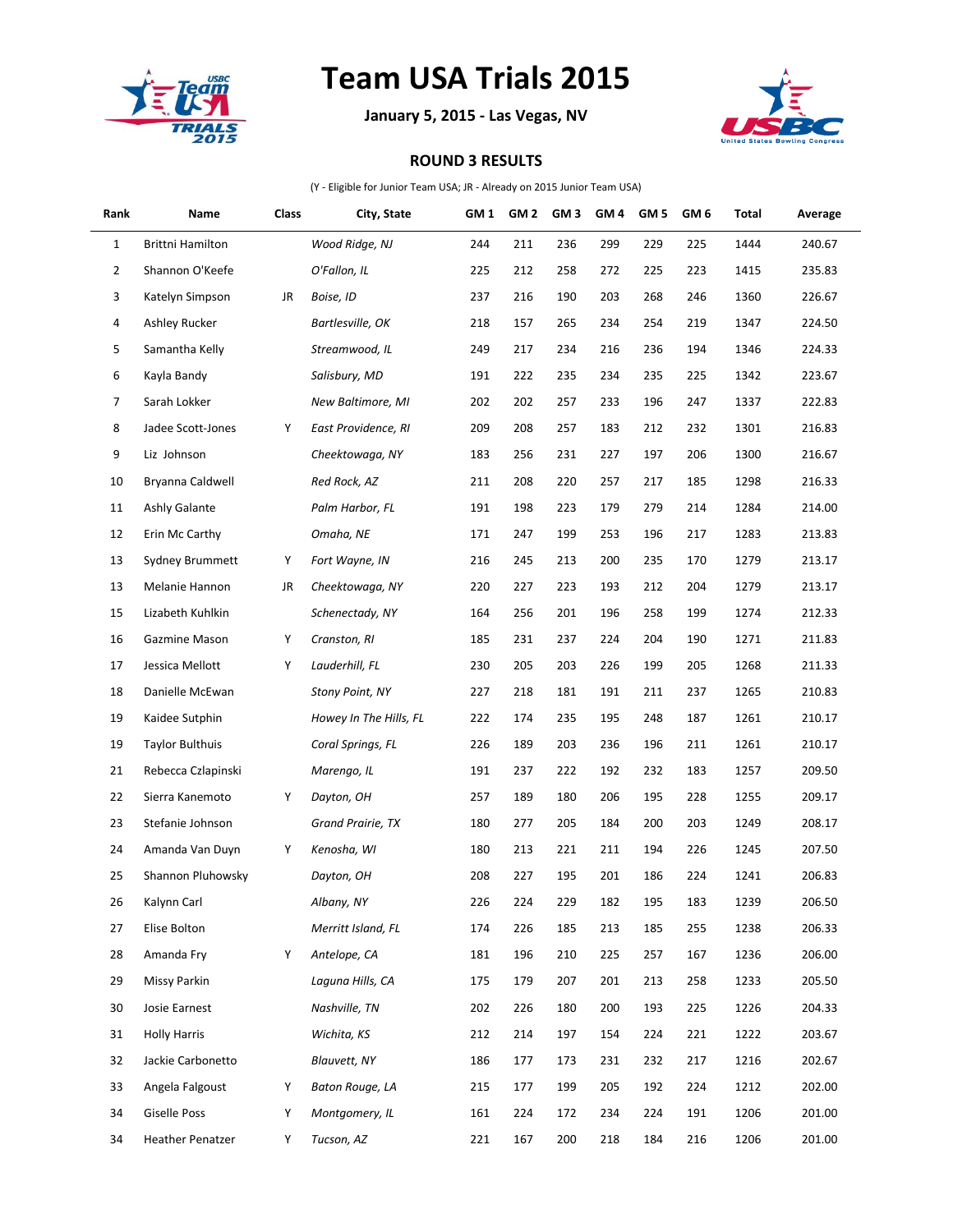| Gabriella Mayfield     |    | Lake Isabella, CA       | 206 | 180 | 219 | 172 | 206 | 223 | 1206 | 201.00 |
|------------------------|----|-------------------------|-----|-----|-----|-----|-----|-----|------|--------|
| Kerry Smith            |    | Lititz, PA              | 196 | 168 | 203 | 143 | 268 | 223 | 1201 | 200.17 |
| Lynda Barnes           |    | Double Oak, TX          | 192 | 167 | 191 | 234 | 194 | 222 | 1200 | 200.00 |
| Amanda Greene          |    | Romney, WV              | 191 | 151 | 194 | 208 | 256 | 197 | 1197 | 199.50 |
| Nicole Powell          | Υ  | Orland Park, IL         | 179 | 205 | 204 | 194 | 203 | 212 | 1197 | 199.50 |
| Kalyn Washburn         |    | Tucson, AZ              | 184 | 169 | 170 | 257 | 207 | 208 | 1195 | 199.17 |
| Brooke Wood            | Y  | Davison, MI             | 236 | 154 | 199 | 196 | 171 | 238 | 1194 | 199.00 |
| <b>Heather Melvin</b>  |    | Wichita, KS             | 247 | 159 | 156 | 215 | 179 | 236 | 1192 | 198.67 |
| Kendyll Dellinger      | Υ  | Indian Trail, NC        | 154 | 187 | 246 | 176 | 198 | 228 | 1189 | 198.17 |
| Erica Schneider        | Υ  | Levittown, NY           | 211 | 161 | 210 | 189 | 196 | 218 | 1185 | 197.50 |
| Kasey Eaton            | Υ  | Wyoming, MI             | 214 | 207 | 209 | 173 | 185 | 194 | 1182 | 197.00 |
| Carly Thomas           | Υ  | Frederick, MD           | 209 | 203 | 192 | 214 | 163 | 200 | 1181 | 196.83 |
| Rebecca Broerman       | Υ  | Mason City, IA          | 156 | 222 | 182 | 176 | 189 | 256 | 1181 | 196.83 |
| Wendy Shelton          |    | Albuquerque, NM         | 145 | 137 | 233 | 215 | 212 | 238 | 1180 | 196.67 |
| Casey Goettel          | Υ  | St. Charles, MO         | 167 | 215 | 227 | 211 | 178 | 181 | 1179 | 196.50 |
| Brianna Amidon         |    | Pittsfield, MA          | 162 | 193 | 213 | 196 | 225 | 190 | 1179 | 196.50 |
| Kelly Kulick           |    | Union, NJ               | 190 | 164 | 216 | 224 | 192 | 189 | 1175 | 195.83 |
| Leea Haworth           |    | Tumwater, WA            | 201 | 192 | 214 | 190 | 208 | 165 | 1170 | 195.00 |
| Kristin Zimmerman      | Υ  | Plantation, FL          | 178 | 202 | 197 | 185 | 204 | 202 | 1168 | 194.67 |
| Briana Zabierek        | Υ  | Lockport, IL            | 164 | 201 | 206 | 193 | 190 | 213 | 1167 | 194.50 |
| <b>Elysia Current</b>  |    | Ephrata, PA             | 218 | 160 | 231 | 167 | 213 | 176 | 1165 | 194.17 |
| Melanie Crawford       | Υ  | Allen, TX               | 134 | 257 | 159 | 221 | 167 | 226 | 1164 | 194.00 |
| Mary Wells             | Υ  | Westerville, OH         | 155 | 202 | 226 | 151 | 240 | 188 | 1162 | 193.67 |
| Emily Eckhoff          | Υ  | Denver, CO              | 196 | 135 | 203 | 226 | 155 | 246 | 1161 | 193.50 |
| Nicole Parkhurst       |    | Utica, NY               | 160 | 183 | 235 | 225 | 192 | 160 | 1155 | 192.50 |
| Amber Vega             | Υ  | Orangevale, CA          | 183 | 168 | 226 | 171 | 198 | 206 | 1152 | 192.00 |
| Katie Stark            | Υ  | Groveland, FL           | 164 | 212 | 212 | 198 | 166 | 199 | 1151 | 191.83 |
| Jennafer Mellott       |    | Lauderhill, FL          | 180 | 184 | 193 | 210 | 191 | 192 | 1150 | 191.67 |
| Danyn Terry            | Υ  | Coarsegold, CA          | 174 | 209 | 180 | 217 | 177 | 193 | 1150 | 191.67 |
| <b>Taryn Gray</b>      | Υ  | Greenville, TX          | 223 | 190 | 203 | 189 | 175 | 169 | 1149 | 191.50 |
| Lauren Pate            | Υ  | Inver Grove Heights, MN | 169 | 167 | 223 | 203 | 187 | 200 | 1149 | 191.50 |
| Natasha Ashby          | Υ  | Philadelphia, PA        | 176 | 170 | 199 | 176 | 280 | 147 | 1148 | 191.33 |
| Marina Stever          | Υ  | Mesa, AZ                | 162 | 161 | 243 | 181 | 219 | 181 | 1147 | 191.17 |
| Julia Bond             | JR | Aurora, IL              | 203 | 175 | 212 | 157 | 191 | 209 | 1147 | 191.17 |
| Heather D'Errico       |    | Rochester, NY           | 153 | 211 | 184 | 182 | 199 | 214 | 1143 | 190.50 |
| Christina Kimmer       | Υ  | Monticello, MN          | 215 | 137 | 211 | 185 | 160 | 233 | 1141 | 190.17 |
| <b>Crystal Elliott</b> | Υ  | Melbourne, FL           | 194 | 201 | 199 | 179 | 182 | 182 | 1137 | 189.50 |
| Anna Groce             | Υ  | Kernersville, NC        | 181 | 154 | 215 | 186 | 157 | 243 | 1136 | 189.33 |
| Ashley Bickel          | Υ  | Walled Lake, MI         | 182 | 176 | 202 | 163 | 214 | 195 | 1132 | 188.67 |
| Adel Wahner            | Υ  | Las Cruces, NM          | 165 | 192 | 196 | 188 | 177 | 212 | 1130 | 188.33 |
| Nicole Mikaelian       | Υ  | Macomb, MI              | 196 | 126 | 163 | 235 | 179 | 226 | 1125 | 187.50 |
|                        |    |                         |     |     |     |     |     |     |      |        |